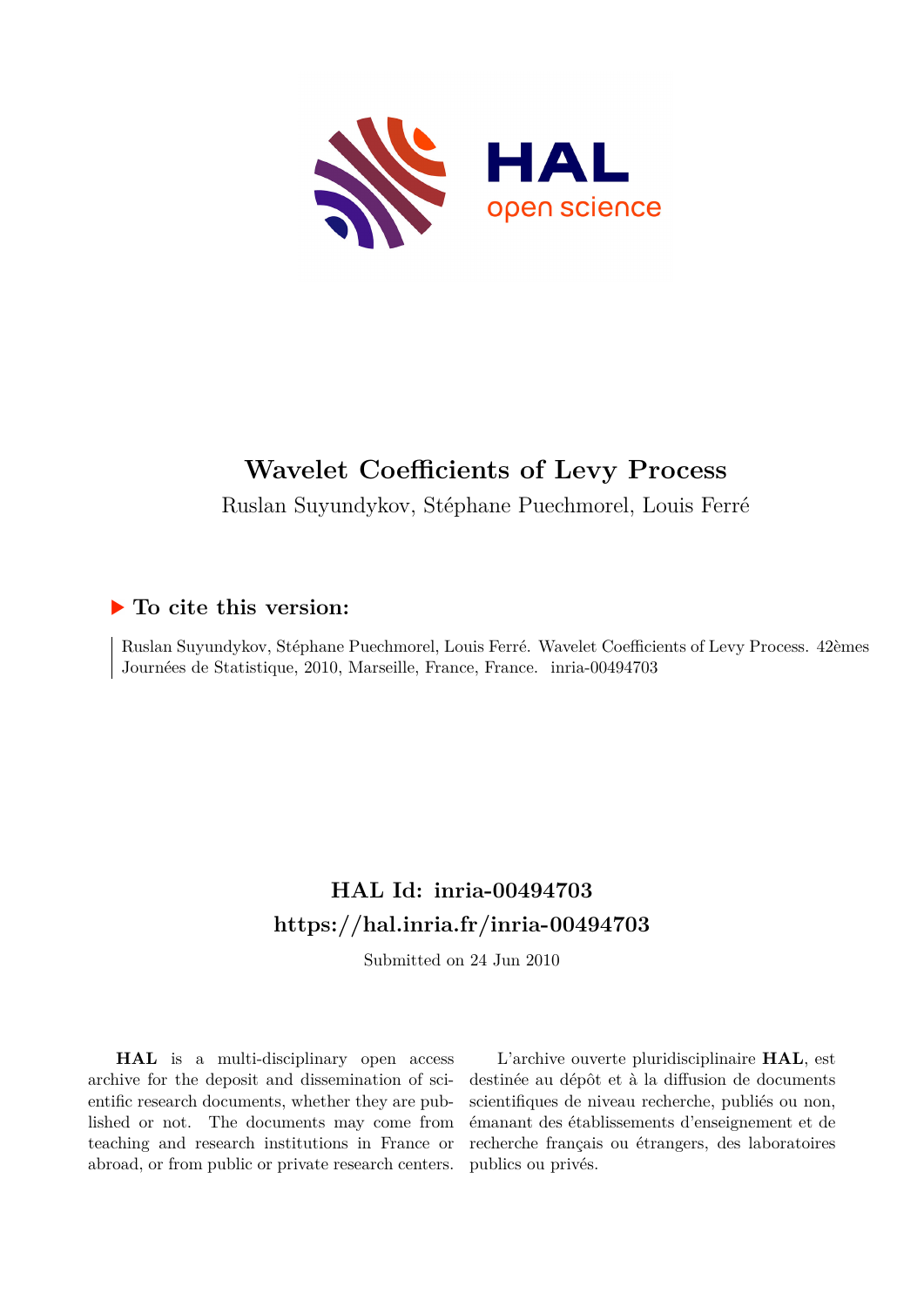# Wavelet Coefficients of Levy Process

R. Suyundykov ENAC Dept. MI LMA 7, Avenue Edouard Belin 31055 Toulouse FRANCE email: ruslan@recherche.enac.fr

S. Puechmorel ENAC Dept. MI LMA 7, Avenue Edouard Belin 31055 Toulouse FRANCE email: puechmor@recherche.enac.fr

L. Ferre Universite Toulouse Le Mirail 5, alles Antonio Machado 31058 Toulouse FRANCE email: loferre@univ-tlse2.fr

*Abstract*—Cet article presente une expression de la fonction caracteristique des coefficients de decomposition en ondelettes d'un processus de Levy. Le cas particulier de l'ondelette de Haar et d'un processus entrelace est traite plus en detail.

*Abstract*—The main object of the paper is to study the wavelet decomposition of Levy processes by wavelets with compact support. The general result was applied to the interlacing process with finite different jumps by Haar wavelets. Keywords : Ondelettes, Processus

#### I. INTRODUCTION

Estimation of wavelet coefficients of Levy process is a research subject of both theoretical and practical interest as well as its use in a large number of practical application. The statement of problem came from exploring of aircraft trajectories. Fig. 1 and Fig. 2 provide a prototype for the type of altitude of aircraft landing trajectories and vertical velocity. Exploring these different trajectories we can conclude that the velocity of the altitude is an interlacing process. Wavelet decomposition of the altitude velocity involved us to get more general result, i.e. wavelet composition of Levy process by wavelets with compact support.

The theory of stochastic processes was one of the important mathematical developments of the twentieth century. The tools with which this is made precise were provided by A. N. Kolmogorov in the 1930s. In this article we will study wavelet analysis of the class of stochastic processes called Levy processes. Paul Levy first studied them in the 1930s.

Many scientists worked on getting wavelet coefficients of Levy process particular case and achieved definite results [5], [6]. J.C. Simon de Miranda worked on probability density function of the empirical wavelet coefficients of a Poisson process. J. Istas calculated wavelet coefficients of a Gaussian process. The idea of this article is to find wavelet coefficients of general form of the Levy process.

#### II. SOME BASICS AND NOTATIONS

#### *A. Levy process*

Levy processes, i.e. processes in continuous time with stationary and independent increments, are named after Paul



Figure 1. The altitude of 10 aircraft trajectories.

Levy: he made the connection with infinitely divisible distributions (The Levy-Khintchine Formulae) and described their structure. Let us give a definition of Levy process:

**Definition 1.** *A Levy process*  $X = (X_t)_{t>0} = (X(t, \omega))_{t>0}$ 

*is a stochastic process satisfying the following:*

- 1) *Each*  $X_0 = 0$  *(with probability one)*,
- 2) X *has independent and stationary increments,*
- 3) X *is stochastically continuous, i.e. for all*  $\varepsilon > 0$  *and for all*  $s > 0$

$$
\lim_{t \to s} \mathbb{P}(|X_t - X_s| > \varepsilon) = 0.
$$

Here and in the future we will suppose that we have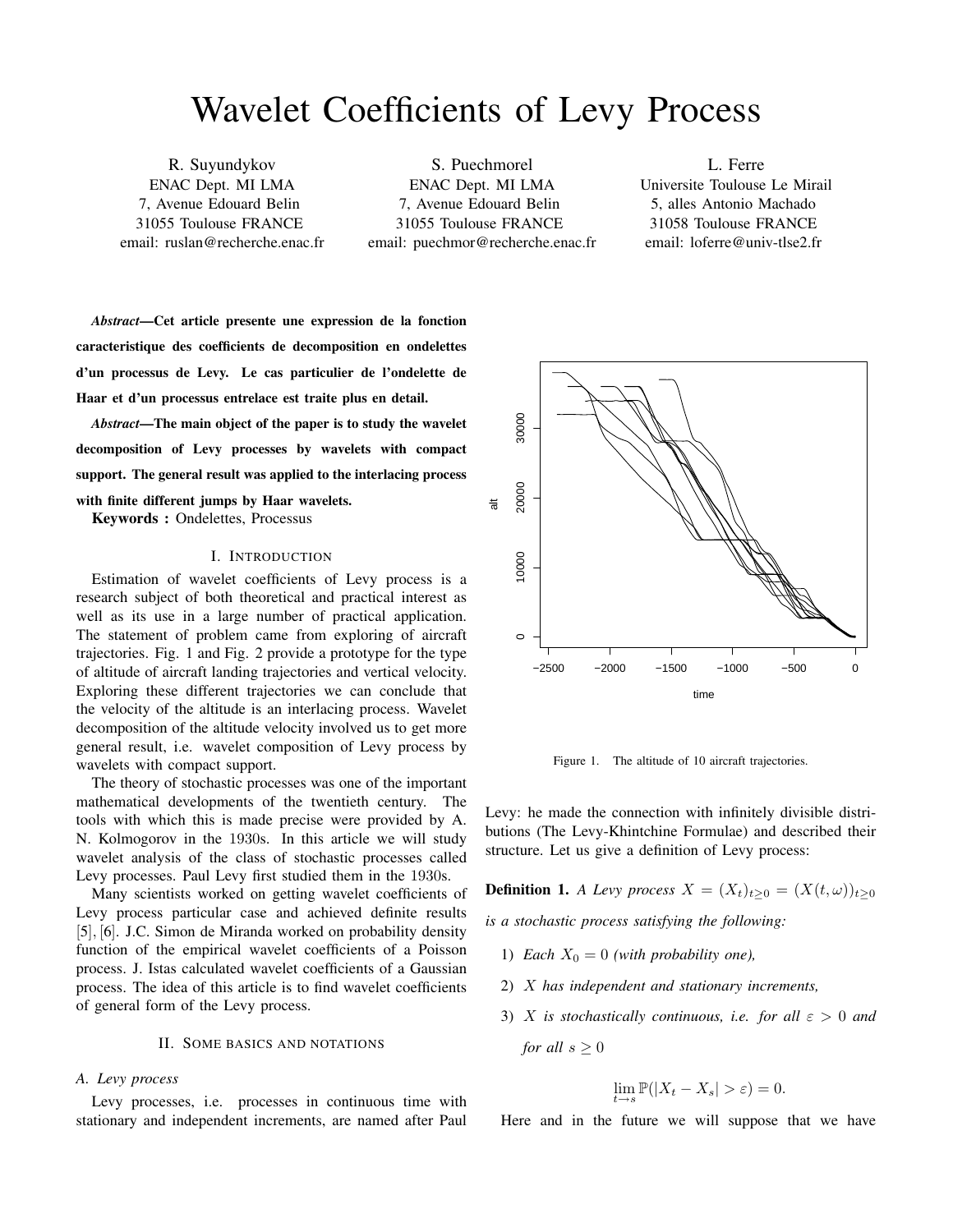

Figure 2. The velocity of aircraft trajectory altitude.

Levy process modification  $X' = (X'(t))_{t \geq 0}$  of process  $X = (X(t))_{t \geq 0}$ , such that  $X' = X'(t, \omega)$  is right-continuous with left limit, see [4].

To understand the structure of a generic Levy process, we employ Fourier analysis. The characteristic functions of Levy process were completely characterized by Levy and Khintchine in the 1930s.

**Theorem 1. The Levy-Khintchine Formula.** *If*  $X =$  ${X(t)}_{t\geq0}$  *is a Levy process, then*  $\phi_t(\theta) = e^{t\eta(\theta)}$ *, for each*  $t \geq 0, \theta \in \mathbb{R}$ , where

$$
\eta(\theta) = ia\theta - \frac{1}{2}\sigma^2 \theta^2 + \int_{\mathbb{R}/\{0\}} \left(e^{i\theta y} - 1 - i\theta y I_{||y||<1}(y)\right) \nu(\mathrm{d}y),
$$

*for some*  $a \in \mathbb{R}, \sigma \ge 0$  *and a Borel measure*  $\nu$  *on*  $\mathbb{R}/\{0\}$  *for which*

$$
\int_{\{0\}} (|y|^2 \wedge 1) \nu(\mathrm{d}y) < \infty.
$$

 $\mathbb{R}$ 

*Conversely, given a mapping of the form (1) we can always construct a Levy process for which*  $\phi_t(\theta) = e^{t\eta(\theta)}$ .

The triple  $(a, \sigma^2, \nu)$  is called the characteristics of X. It determines the law  $p_t$ . The measures  $\nu$  that can appear in (1) are called Levy measures.

#### *B. Wavelets*

For many years, the sine, cosine and imaginary exponential functions have been the basic functions of analysis. The sequence  $(2\pi)^{1/2}e^{ikx}$ ,  $k = 0, \pm 1, \pm 2, \ldots$  forms an orthonormal basis of the standard space  $L_2[0, 2\pi]$ ; Fourier series are the basis of the standard space  $L_2[0, 2\pi]$ ; Fourier series are the linear combinations  $\sum a_k e^{ikx}$ . Their study has been and remains, an unquenchable source of problems and discoveries in mathematical analysis. The problem arise from the absence of a good dictionary for translating the properties of a function into those of its Fourier coefficients.

At the beginning of 1980s, many scientists were already using "wavelets" as an alternative to traditional Fourier analysis. This alternative gave grounds for hoping for simpler numerical analysis and more robust synthesis of certain transitory phenomena. The theory of wavelets was developed by Y.Meyer, I.Daubechies, S.Mallat and others in the end of 1980s (see [1], [3], [4]).

The word "wavelet" is used in mathematics to denote a kind of orthonormal bases in  $L_2$  with remarkable approximation properties. This means that any  $f \in L_2(\mathbb{R})$  can be represented as a series (convergent in  $L_2(\mathbb{R})$ ):

$$
f(x) = \sum_{k} \alpha_k \varphi_{0k}(x) + \sum_{j=0}^{\infty} \sum_{k} \beta_{jk} \psi_{jk}(x)
$$
 (2.1)

where  $\alpha_k, \beta_{jk}$  are some coefficients, and  $\psi_{jk}, k \in \mathbb{Z}$ , is a basis for  $W_j$  which is called resolution level of multiresolution analysis. The wavelet expansion needs to justify the use of

$$
\psi_{jk}(x) = 2^{j/2}\psi(2^jx - k)
$$
\n(2.2)

in (2.1), i.e. the existence of such a function called mother wavelet.

#### III. WAVELET COMPOSITION OF LEVY PROCESS BY

#### WAVELETS WITH COMPACT SUPPORT

Let X be a Levy process satisfying  $E[X(1)] =$  $a_0, E[X(1)^2] < \infty$ . Let  $\psi(t)$  be a mother wavelet with compact support, such that supp  $\psi(t) \in \mathbb{R}^+$ . We can define a function

$$
\xi : \omega \mapsto \xi(\omega) = \int_{-\infty}^{+\infty} X(t, \omega) \psi(t) dt, \tag{3.1}
$$

where we assume, that  $X(t, \omega) = 0$ ,  $\forall t < 0$ . The existence of that integral follows from existence of cadlag Levy process modification.

Theorem 2. *The function* ξ *is a random variable, such that*  $E[\xi] = a_0$ R R  $t\psi(t)dt$ .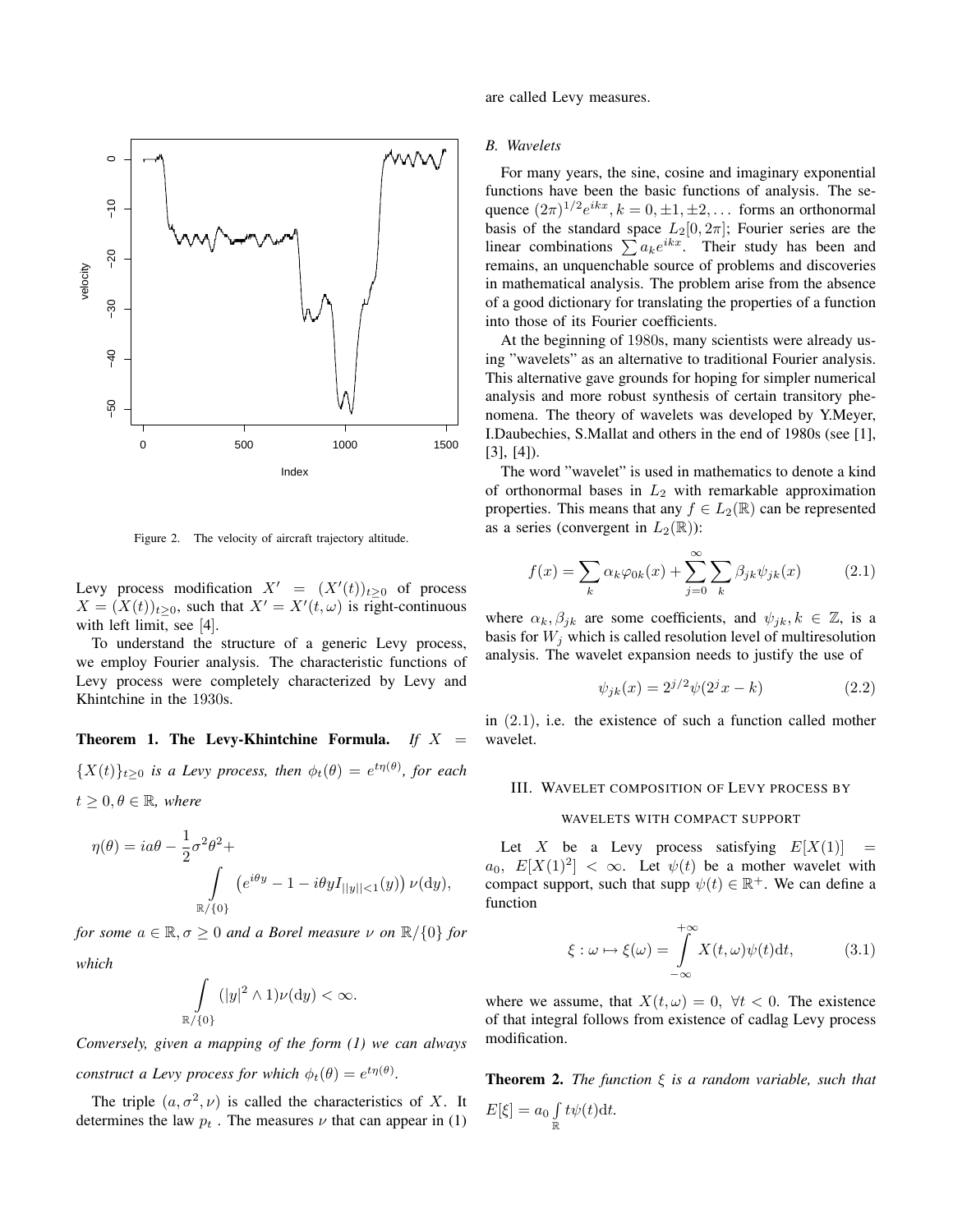*Proof.* Let supp  $\psi(t) \subset [0, b]$ ,  $T = \{0 = x_0 = t_0 < t_1$  $\cdots < t_n = x_n = b$  be a target partition. We can define a random process

$$
\xi_T = \sum_{i=1}^n X(t_i, \omega) \psi(t_i) \Delta x_i.
$$
 (3.2)

Obviously,  $\forall \omega \in \Omega \Rightarrow \lim_{\Delta \to 0} \xi_T(\omega) = \xi(\omega)$ . It means, that  $\xi$ is measurable function or random variable.

Then

$$
E\xi = \int_{\Omega} \xi(\omega) d\mathbb{P} = \int_{\Omega} \left( \int_{\mathbb{R}} X(t, \omega) \psi(t) dt \right) d\mathbb{P} =
$$

$$
\int_{\mathbb{R}} \left( \int_{\Omega} X(t, \omega) \psi(t) d\mathbb{P} \right) dt =
$$

$$
\int_{\mathbb{R}} \psi(t) \left( \int_{\Omega} X(t, \omega) d\mathbb{P} \right) dt = a_0 \int_{\mathbb{R}} t \psi(t) dt.
$$

Let us calculate the characteristic function of the random variable ξ:

**Theorem 3.** Let  $\Psi(t) = \int_{0}^{+\infty}$ t ψ(s)ds. *The characteristic function of*  $\xi$  *is*  $\phi(\theta) = e^{\eta(\theta)}$ *, where* 

$$
\eta(\theta) = ia_0 \theta \int_{\mathbb{R}} \Psi(t) dt - \frac{1}{2} \sigma^2 \theta^2 \int_{\mathbb{R}} \Psi(t)^2 dt +
$$

$$
\int_{\mathbb{R}} \int_{\mathbb{R}} (e^{i\theta \Psi(t)x} - 1 - i\theta \Psi(t)x) dt \nu(dx)
$$

Proof of the theorem 3 see in the appendix.

Let  $\psi_{ii}(x) = 2^{i/2}\psi(2^ix - j)$  be a wavelet, where  $\psi(x)$  a mother wavelet. Let us define  $\xi_{ij}$  as:

$$
\xi_{ij} = \xi_{ij}(\omega) = \int_{-\infty}^{+\infty} X(t, \omega) \psi_{ij}(t) dt.
$$
 (3.3)

Theorem 4. *In our conditions*

- 1)  $\xi_{ij}$  *are identically distributed random variables*  $\forall j \in \mathbb{Z}$ *and fixed* i*;*
- 2) if  $\forall j_1, j_2$  that  $supp \psi_{ij_1} \bigcap supp \psi_{ij_2} = \varnothing$  then  $\xi_{ij_1}, \xi_{ij_2}$ *are independent.*

*Proof.* These follow from definition of Levy process and

equation

$$
\xi_{ij}(\omega) = \int_{-\infty}^{+\infty} X(t, \omega) \psi_{ij}(t) dt =
$$
  

$$
\int_{-\infty}^{+\infty} X(t + \frac{j}{2^i}, \omega) \psi_{i0}(t) dt =
$$
  

$$
\int_{-\infty}^{+\infty} \left( X(t + \frac{j}{2^i}, \omega) - X(\frac{j}{2^i}, \omega) \right) \psi_{i0}(t) dt \sim
$$
  

$$
\int_{-\infty}^{+\infty} X(t, \omega) \psi_{i0}(t) dt.
$$

IV. THE INTERLACING PROCESS COMPOSITION BY HAAR

#### WAVELET

Let  $C_{a,\sigma}(t) = at + B_{\sigma}(t)$  be a Brownian motion with drift. Let  $Z_{\lambda}(t) = \sum_{n=1}^{N_{\lambda}(t)}$  $\sum_{j=1} Y_j$  be a Compound Poisson process, where  $(Y_n, n \in N)$  is a sequence of independent identically distributed random variables with common law q and  $N_{\lambda}$  is an independent Poisson process.

We can define a Levy process by the prescription  $X(t) =$  $C_{a,\sigma}(t) + Z_{\lambda}(t)$ , provided the two summands are assumed to be independent. We call this an interlacing process since its paths have the form of continuous motion interlaced with random jumps of size  $||Y_n||$  occurring at the random times  $\tau_n$ . X has characteristic exponent

$$
\eta(\theta) = ia\theta - \frac{1}{2}\sigma^2 \theta^2 + \int_{\mathbb{R}} (e^{i\theta y} - 1) \lambda q(dy), \qquad (4.1)
$$

which is quite close to the general form in theorem. Indeed was proposed as the form of the most general  $\eta$  by the Italian mathematician Bruno de Finetti in the 1920s. His error was in failing to appreciate that the finite measure  $\lambda q$  can be replaced by a  $\sigma$ -finite Levy measure  $\nu$ . But if we do this,  $(e^{i\theta y}-1)$  may not be  $\nu$ -integrable and hence we must adjust the integrand.

Let us see a simple example: the Interlacing Process  $(X_t)_{t>0}$  composition by Haar wavelet  $H(t)$ , where  $Y_i$  discrete random variables with possible values  $\{a_i\}_{i=1}^n$  and the probability  $\mathbb{P}(Y = a_i) = p_i$ .

Definition 2. *The Haar wavelet is the function defined on the*

*real line* R *as*

$$
H(t) = \begin{cases} -1, & t \in [-\frac{1}{2}, 0]; \\ 1, & t \in (0, \frac{1}{2}]; \\ 0, & otherwise. \end{cases}
$$
(4.2)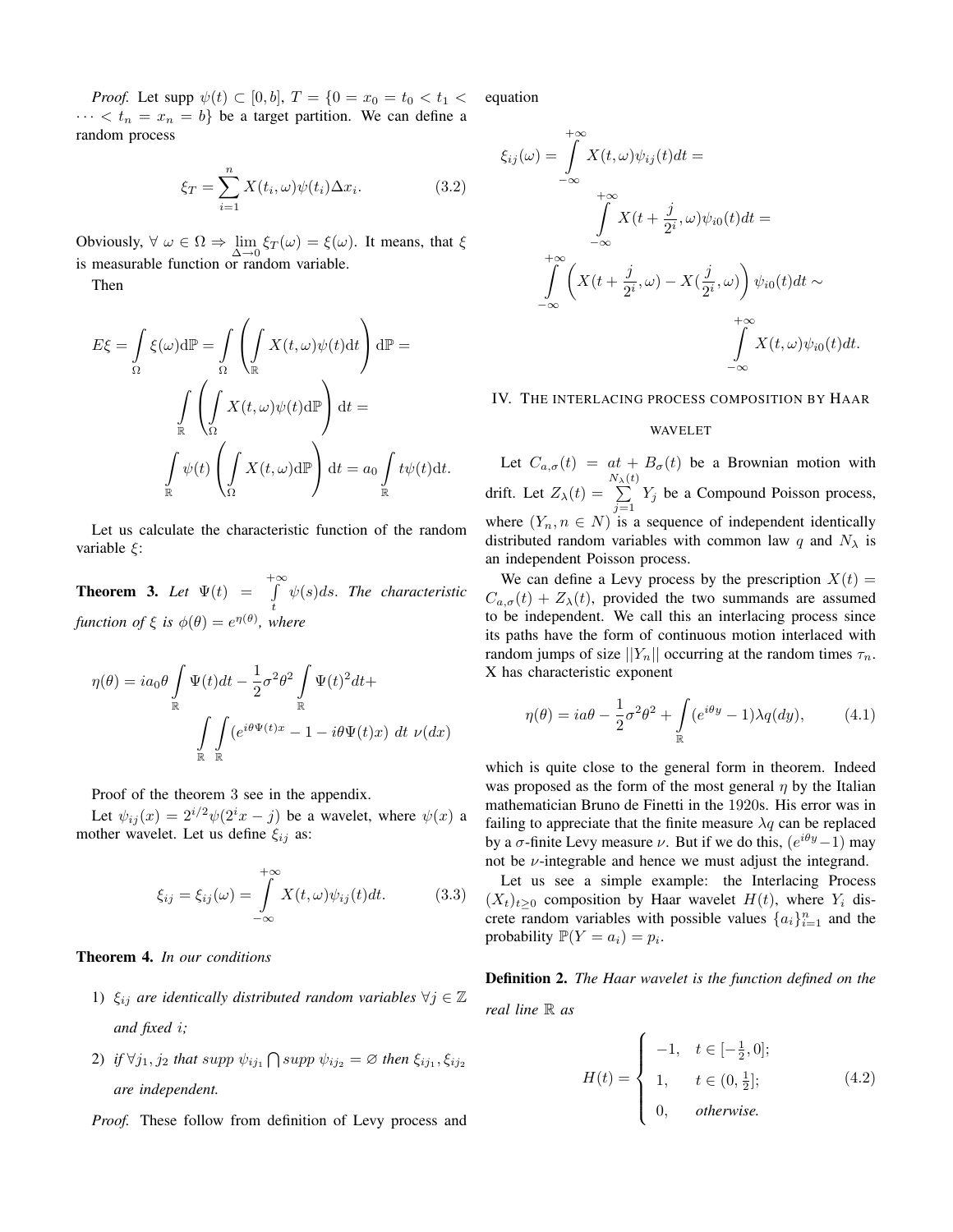Therefore,

$$
\Psi(t) = \int_{t}^{+\infty} H(s)ds = \begin{cases} \frac{1}{2} + t, & t \in [-\frac{1}{2}, 0]; \\ \frac{1}{2} - t, & t \in (0, \frac{1}{2}]; \\ 0, & \text{otherwise.} \end{cases}
$$
(4.3)

and

$$
\eta_{\xi}(\theta) = ia_0 \theta \int_{\mathbb{R}} \Psi(t)dt - \frac{1}{2}\sigma^2 \theta^2 \int_{\mathbb{R}} \Psi(t)^2 dt +
$$

$$
\int_{\mathbb{R}} \int_{\mathbb{R}} (e^{i\theta \Psi(t)x} - 1 - i\theta \Psi(t)x)dt \nu(dx) =
$$

$$
i \left(\frac{a_0}{4}\right) \theta - \frac{1}{2} \left(\frac{\sigma^2}{12}\right) \theta^2 +
$$

$$
\lambda \sum_{i=1}^n p_i \int_{\mathbb{R}} (e^{i\theta \Psi(t)a_i} - 1)dt =
$$

$$
i \left(\frac{a_0}{4}\right) \theta - \frac{1}{2} \left(\frac{\sigma^2}{12}\right) \theta^2 +
$$

$$
\lambda \int_{\mathbb{R}} (e^{i\theta y} - 1) d \left(\sum_{i=1}^n p_i F_{sign(a_i)} \left(\frac{y}{|a_i|}\right)\right)
$$

where

$$
F_{+}(s) = \begin{cases} 0, & s < 0; \\ 2s, & s \in [0, \frac{1}{2}]; \\ 1, & s > \frac{1}{2}. \end{cases}
$$

and

$$
F_{-}(s) = \begin{cases} 0, & s < -\frac{1}{2}; \\ 1+2s, & s \in [-\frac{1}{2},0]; \\ 1, & s > 0. \end{cases}
$$

It means that  $\xi$  has the same distribution as  $C_{a/4, \sigma/\sqrt{12}}(1)$  +  $\sum_{i=1}^{N_{\lambda}(1)} T_i$  where  $T_i$  have common distribution function  $\sum_{n=1}^{i=1}$  $\sum_{i=1} p_i F_{sign(a_k)}(\frac{s}{|a_k|}).$ 

#### V. CONCLUSION

We determined in this paper the general expression of the characteristic function and therefore probability distribution function of wavelet coefficients of Levy process. We considered the special case of the Haar wavelet and interlacing process for which we calculated probability distribution function.

In the future works estimation of wavelet coefficients of Levy processes will be implemented in different fields such as the case of aircraft landing trajectories, financial data, etc.

#### VI. APPENDIX

Proof of Theorem 3:

As  $E[|X(t)|] < \infty$ , then (Levy-Khinchine formulae)

$$
E e^{i\theta X_t} = e^{t\eta(\theta)},
$$

where

$$
\eta(\theta) = ia_0 \theta - \frac{1}{2} \sigma^2 \theta^2 + \int_{\mathbb{R}} (e^{i\theta x} - 1 - i\theta x) \nu(dx),
$$

and  $a_0 = E[X_1]$ ,  $\int_{\mathbb{R}}(|x^2|\wedge|x|)\nu(dx) < \infty.$ Let us use the same notations as in theorem 2. Then

$$
E e^{i\theta \xi_T} = E e^{i=1} \sum_{i=1}^n i b_i \theta(X(t_i) - X(t_{i-1})) =
$$
  

$$
\prod_{i=1}^n E e^{i b_i \theta(X(t_i) - X(t_{i-1}))} = \prod_{i=1}^n e^{(t_i - t_{i-1}) \eta(b_i \theta)} =
$$
  

$$
\sum_{i=1}^n (t_i - t_{i-1}) \eta(b_i \theta),
$$

where

 $\overline{X}$ 

,

$$
b_i = \sum_{j=i}^n \psi(t_j) \Delta x_j.
$$

We have the next:

$$
\sum_{i=1}^{n} (t_i - t_{i-1}) \eta(b_i \theta) =
$$
  
\n
$$
i a_0 \theta \sum_{i=1}^{n} (t_i - t_{i-1}) b_i - \frac{1}{2} \sigma^2 \theta^2 \sum_{i=1}^{n} (t_i - t_{i-1}) b_i^2 +
$$
  
\n
$$
\sum_{i=1}^{n} (t_i - t_{i-1}) \int_{\mathbb{R}} (e^{ib_i \theta x} - 1 - ib_i \theta x) \nu(dx).
$$

Let us to calculate the

$$
\lim_{\Delta_T \to 0} \sum_{i=1}^n (t_i - t_{i-1}) \int_{\mathbb{R}} (e^{ib_i \theta x} - 1 - ib_i \theta x) \nu(dx).
$$
  

$$
\forall \varepsilon > 0 \ \exists \delta_1 = \delta_1(\varepsilon) > 0 : \forall T \ \Delta_T < \delta_1 \Rightarrow
$$

$$
\left| \int_{x_i}^{+\infty} \psi(s) ds - \sum_{j=i}^n \psi(t_i) \Delta x_i \right| < \varepsilon.
$$

Let  $\theta$  be fixed. Then  $\forall \varepsilon_1 > 0 \exists N_{\varepsilon_1} > 0$ :

$$
\int_{\mathbb{R}\setminus[-N_{\varepsilon_1},N_{\varepsilon_1}]} (2+C_1\theta|x|)\nu(dx)<\varepsilon_1,
$$

where  $C_1 = \max_{t \in \mathbb{R}} (\psi(t))b$ .

And it is simple to get, that

$$
|b_i| \le \max_{t \in \mathbb{R}} (\psi(t)) \sum_{j=i}^n \Delta x_i \le C_1.
$$

Therefore,

$$
\left| \sum_{i=1}^n (t_i - t_{i-1}) \int_{\mathbb{R} \setminus [-N_{\varepsilon_1}, N_{\varepsilon_1}]} (e^{i\theta b_i x} - 1 - i\theta b_i x) \nu(dx) \right| \le
$$
  

$$
\sum_{i=1}^n (t_i - t_{i-1}) \int_{\mathbb{R} \setminus [-N_{\varepsilon_1}, N_{\varepsilon_1}]} (2 + C_1 \theta |x|) \nu(dx) < \varepsilon_1 b.
$$